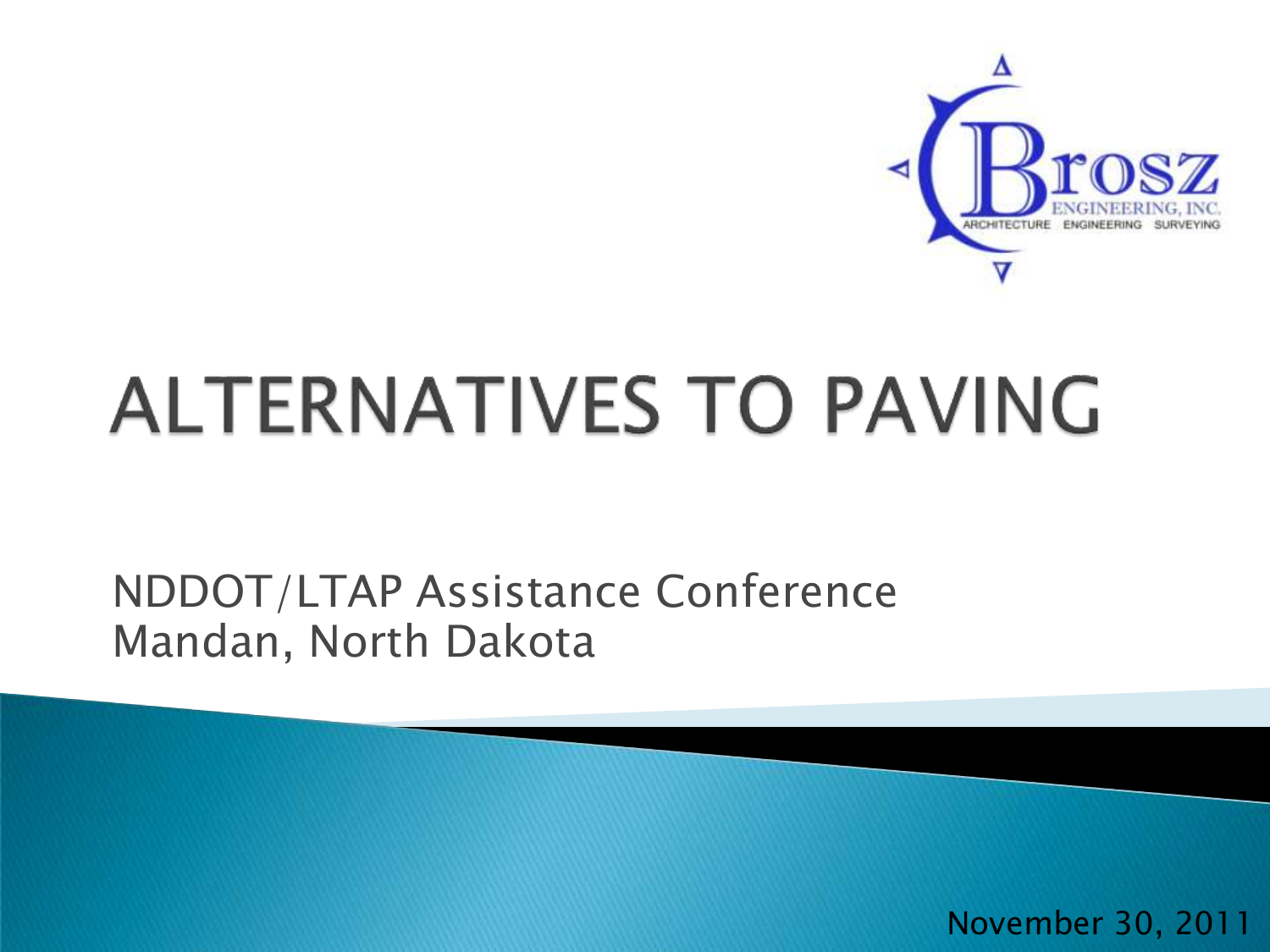### Why do we need hard surfaced roadways?

- $\triangleright$  Provide better level of service for the traveling public, most notably on Major Corridors.
- $\triangleright$  Preserve the existing aggregate on the road.
- ▶ Provide better stability for larger volume of traffic and heavy vehicular loads.

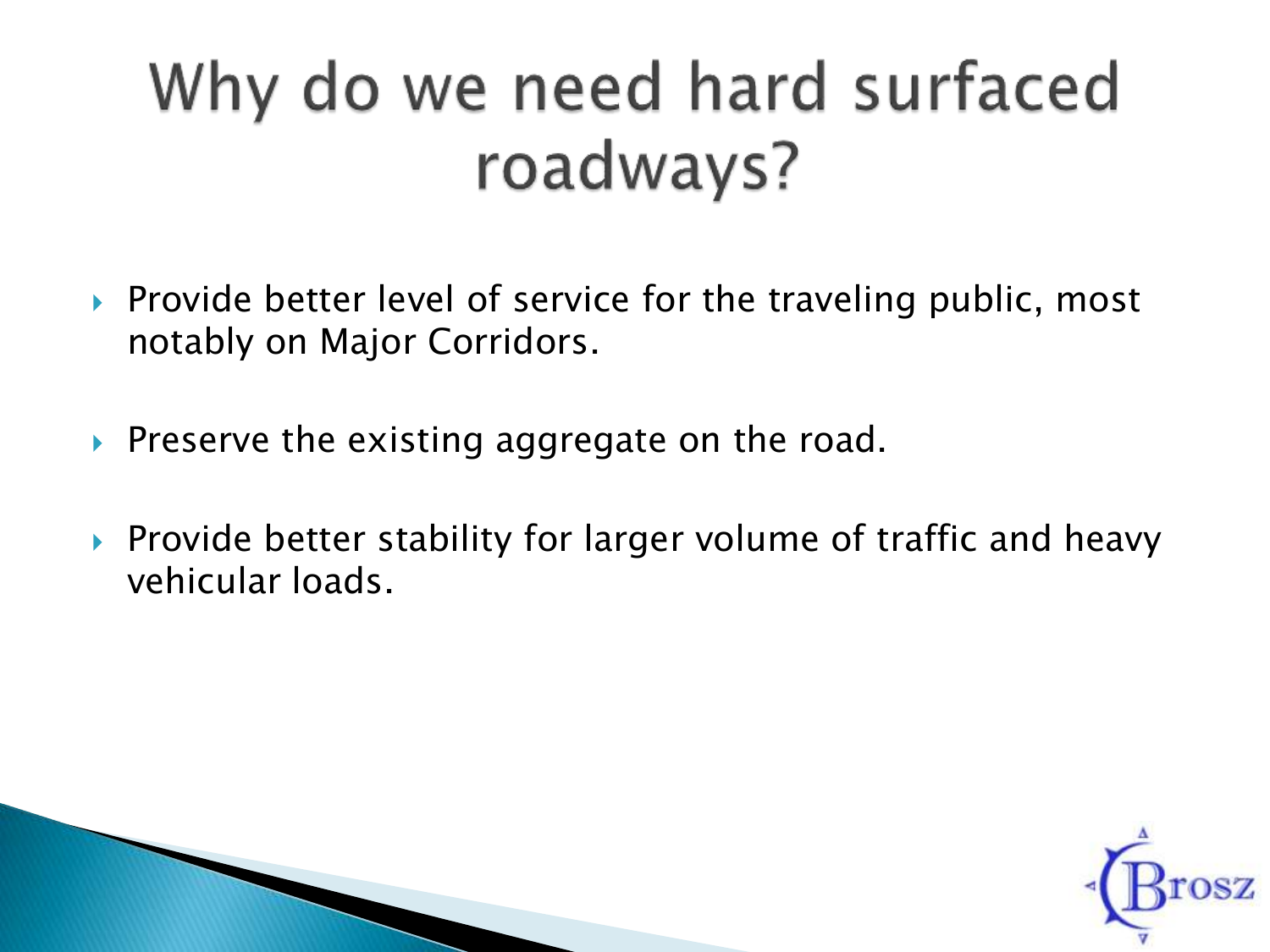#### What are some of the goals when considering an alternative to paving?

- ▶ Seek more cost effective means of providing a smooth roadway.
- Find an alternative that will provide an aggregate section that will perform similar to asphalt.
- Minimize the amount of aggregate it will take to provide the needed stability (want it to hold up under load).
- Minimize the amount of widening needed for the road construction.

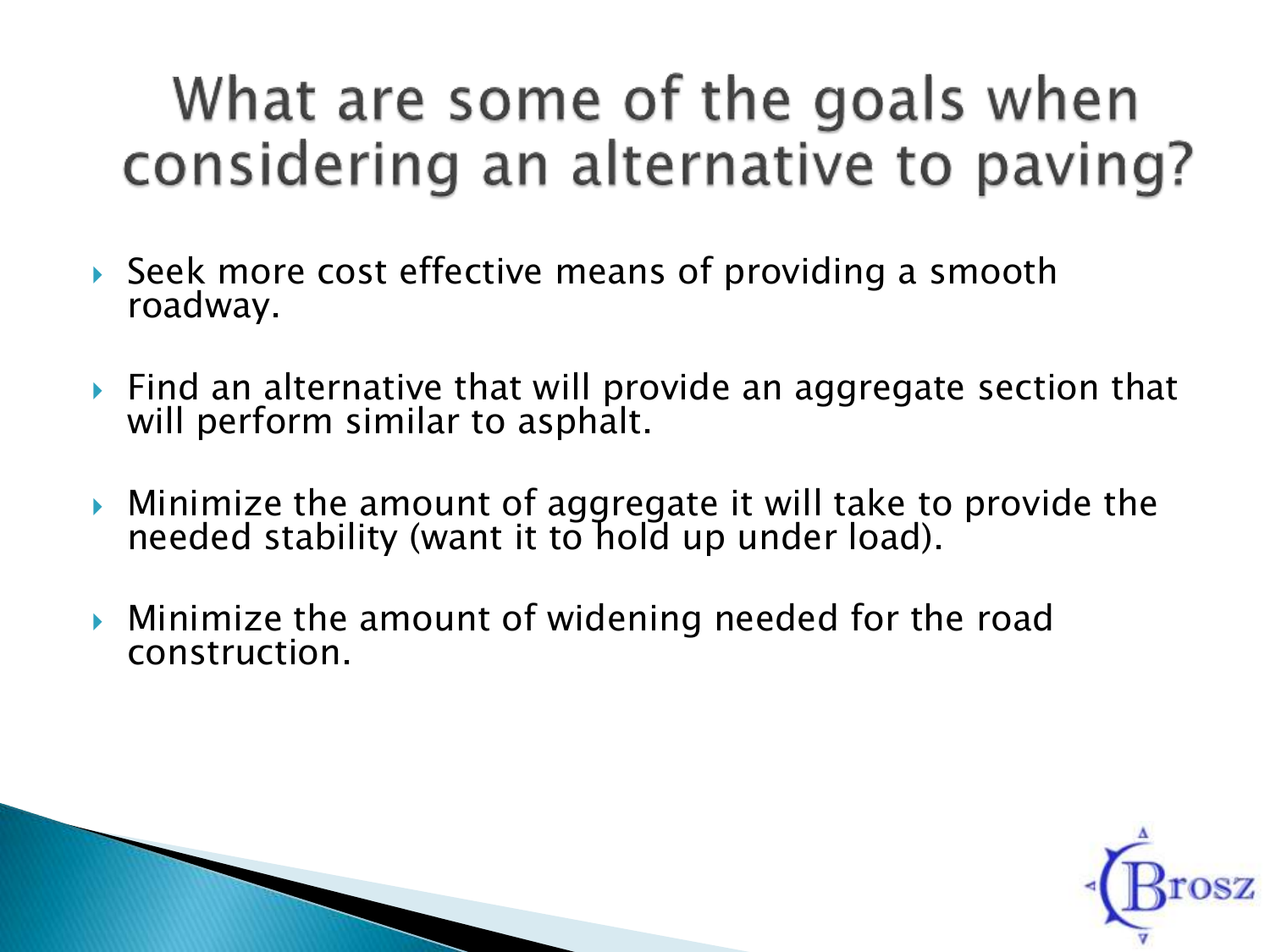What are some of the goals when considering an alternative to paving?

- PRESERVATION OF AGGREGATE (EXHAUSTABLE NATURAL RESOURCE)
- STABILITY/DURABILITY
- COST

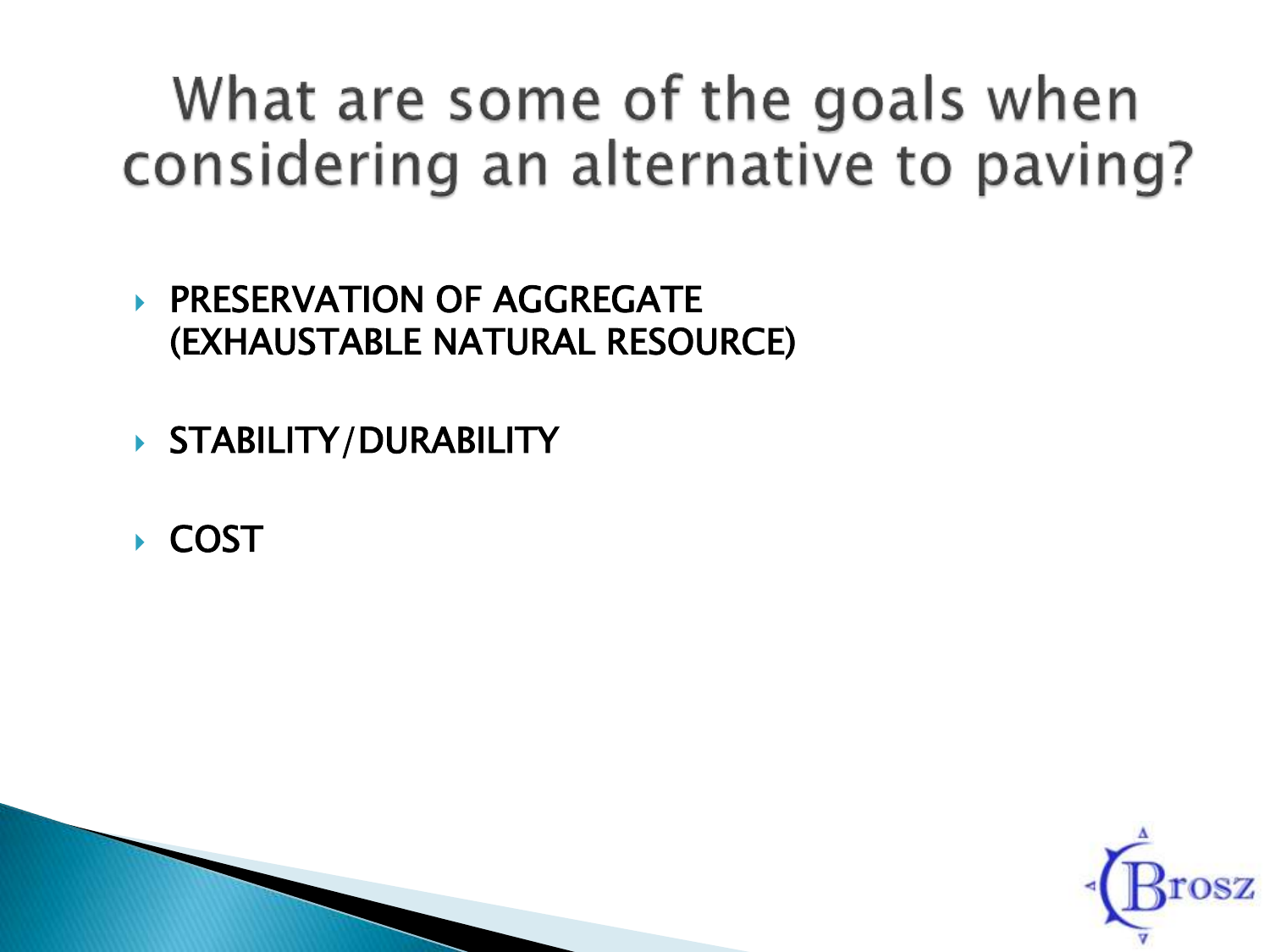## WHAT HAVE WE TRIED??

- LIGNOSULFONATE LIGNITE SULFATE
- **STABILIZED BASE USING 3% ASPHALT CONTENT**
- **AGGREGATE BASE COURSE WITH ARMOR COAT** (CONSISTING OF PRIME AND DOUBLE CHIP SEAL)
- RECLAMING EXISTING CHIP SEAL AND ADDING ANOTHER ARMOR COAT
- RECLAIMING EXISTING SURFACING IN CONJUNCTION WITH THE ADDITION OF A ROADWAY STABILIZATION PRODUCT

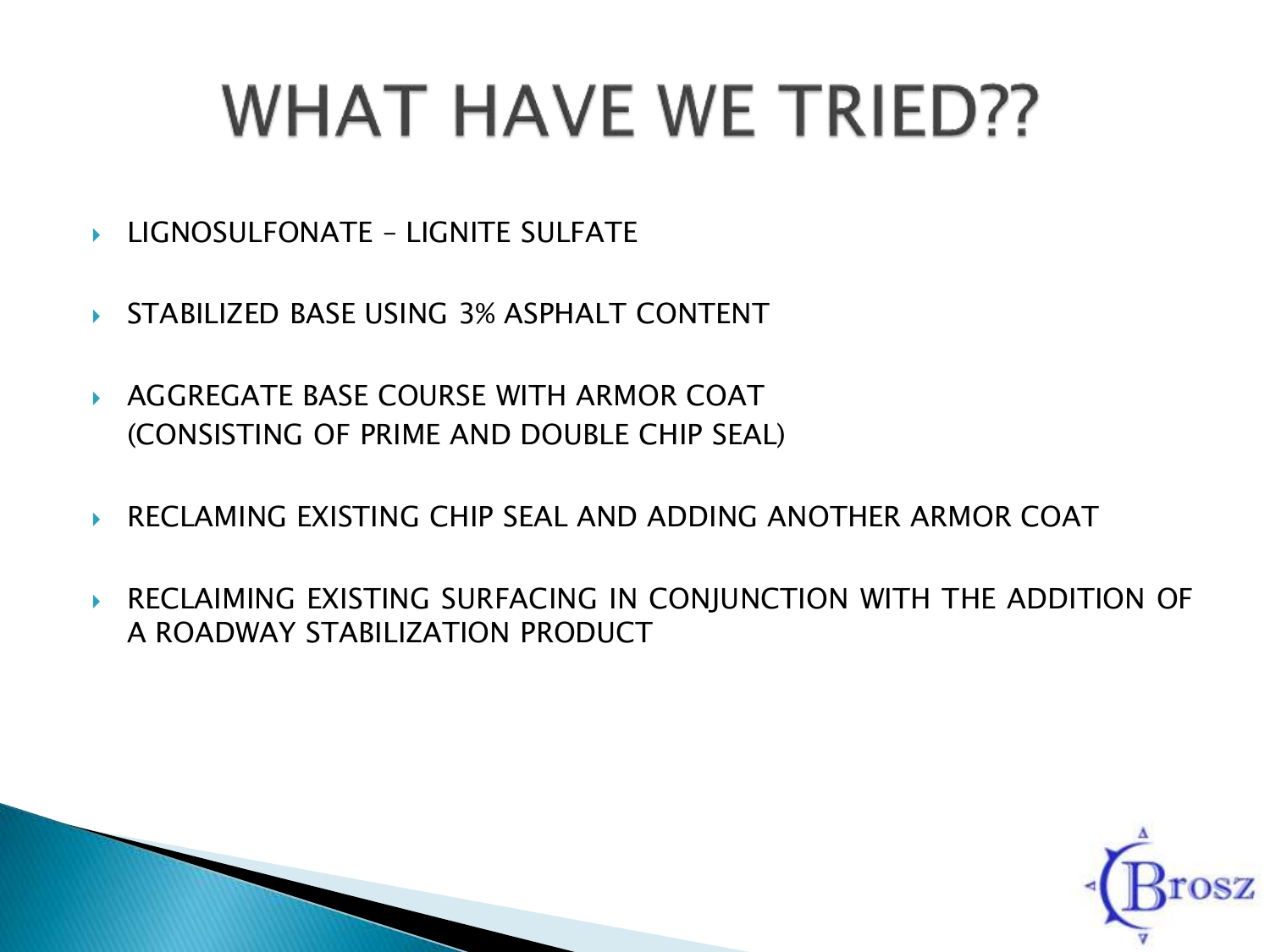## **MOST RECENT VENTURES**

#### ▶ Surfacing Stabilization using Base One (Team Lab) Consisted of incorporating Base-1 solution into aggregate base and compacting.

- ▶ Surfacing Stabilization using Road Enzyme Consisted of injecting a road enzyme by way of a water/enzyme emulsion into a reclaimer and blended it into the roadway.
- ▶ Surfacing Stabilization using Portland Cement additive

Consisted of blending cement into the aggregate surfacing of the roadway utilizing a road relcaimer and a water truck to inject water in front of the grinding head of the reclaimer.

▶ All of the Road Stabilization efforts were done in conjunction with an Armor Coat application.

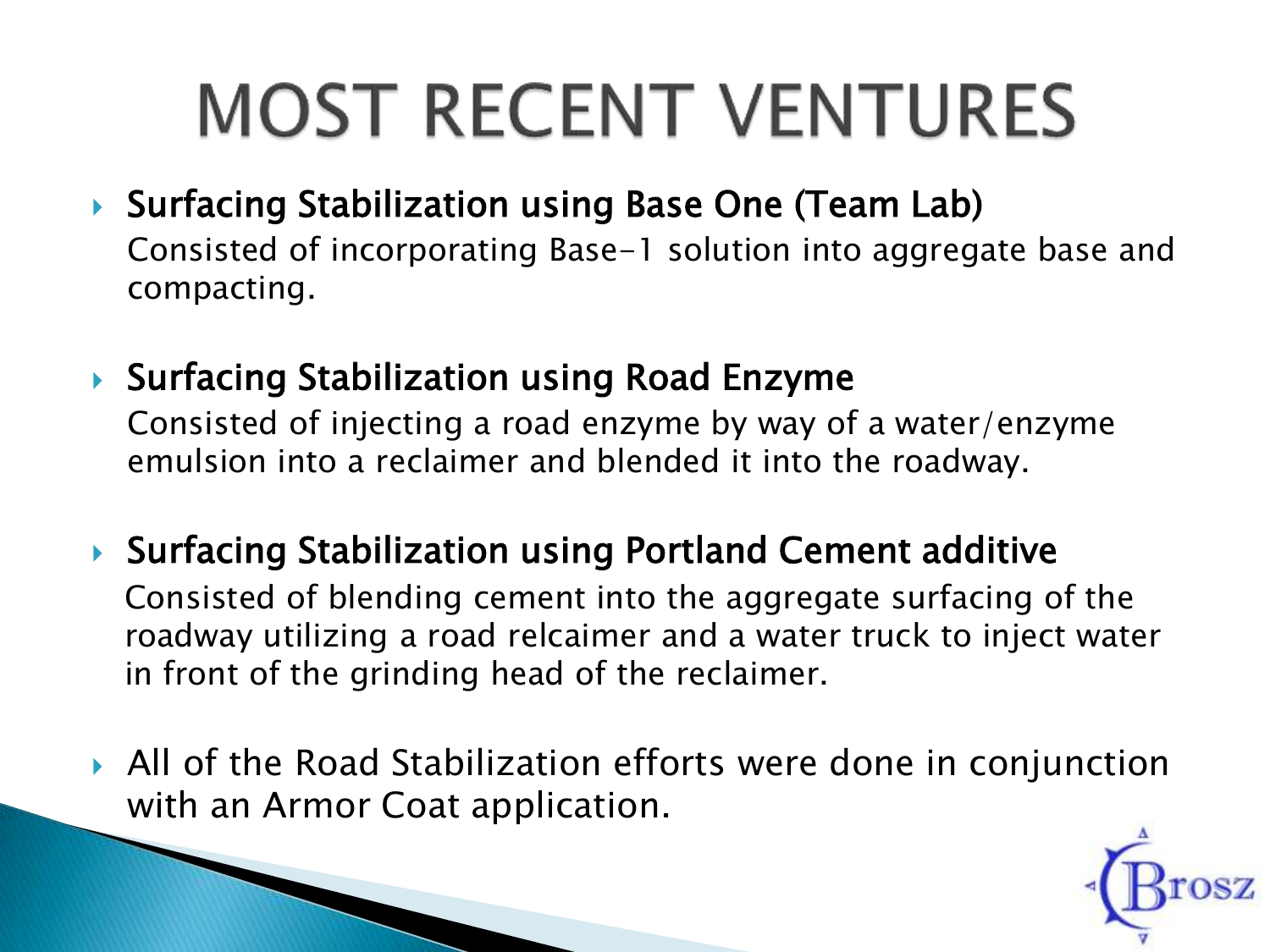

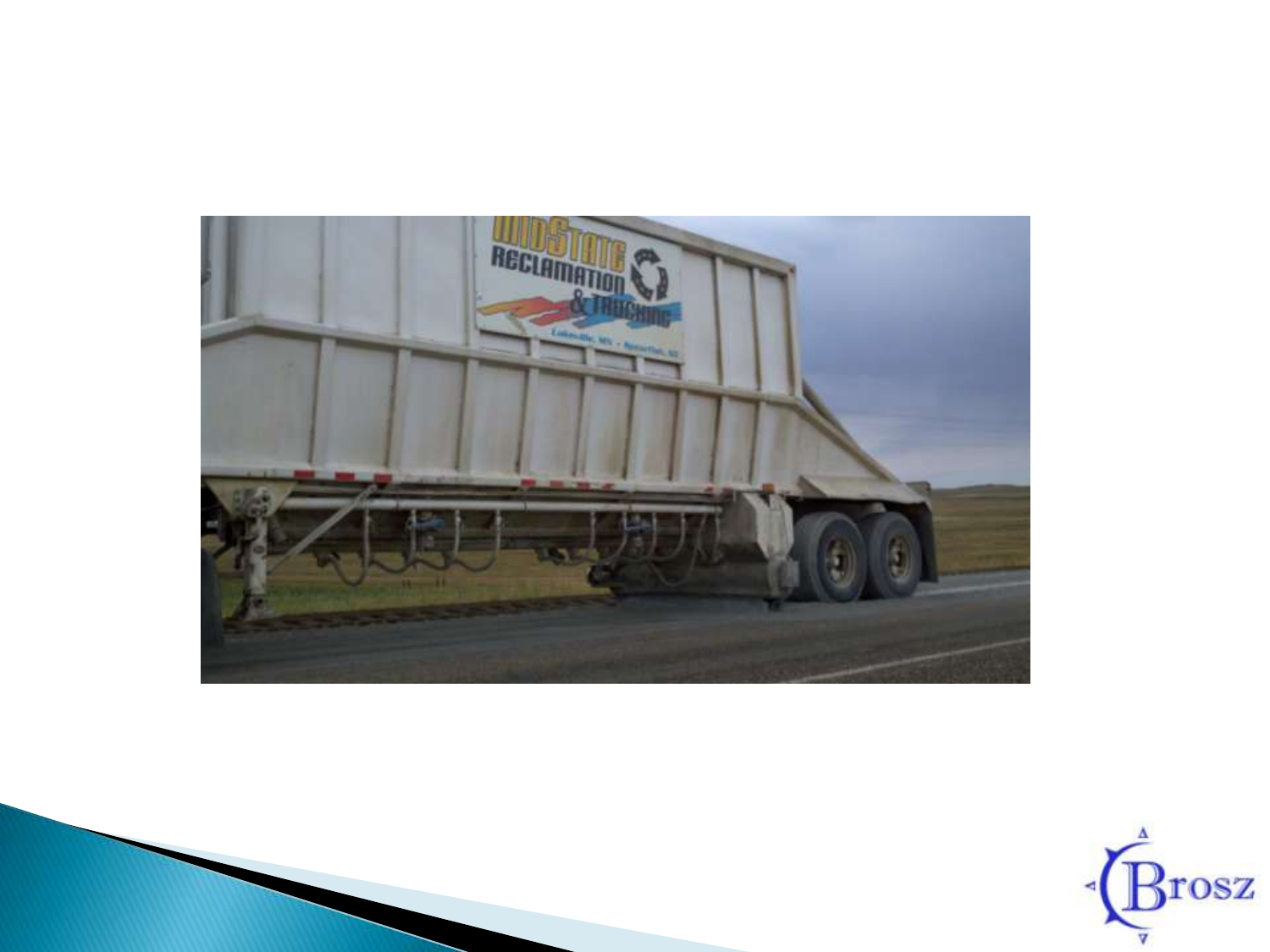

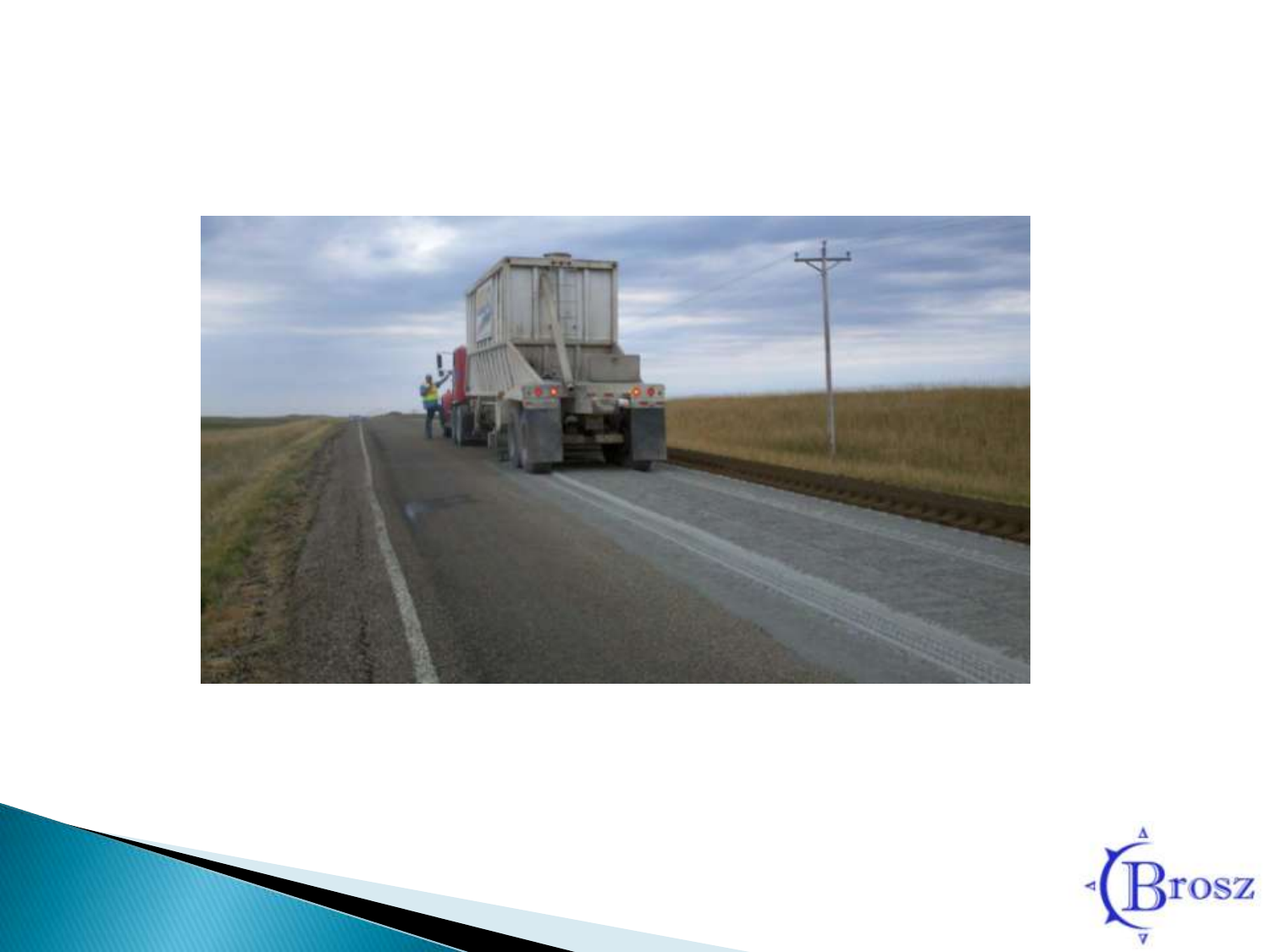

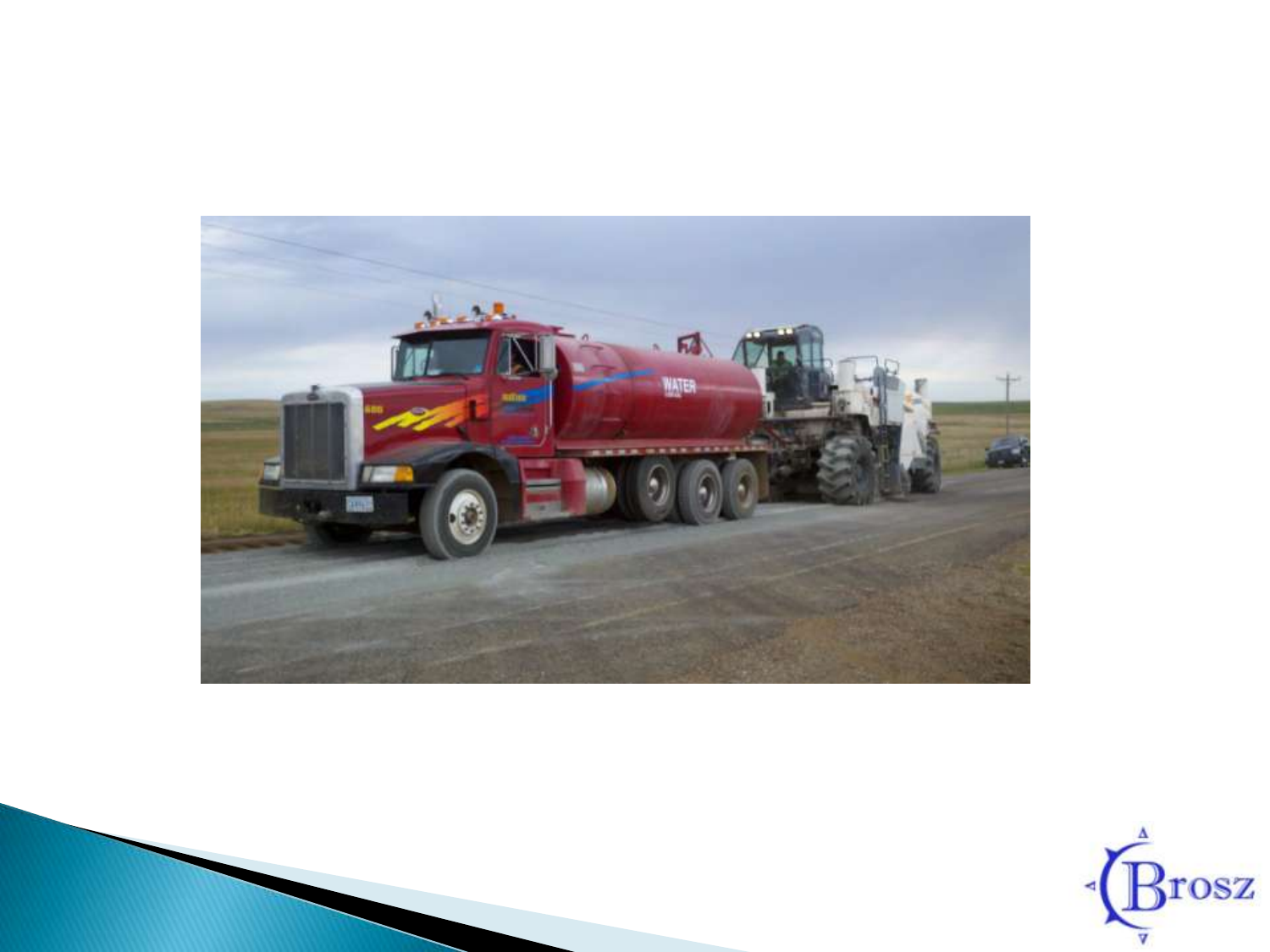

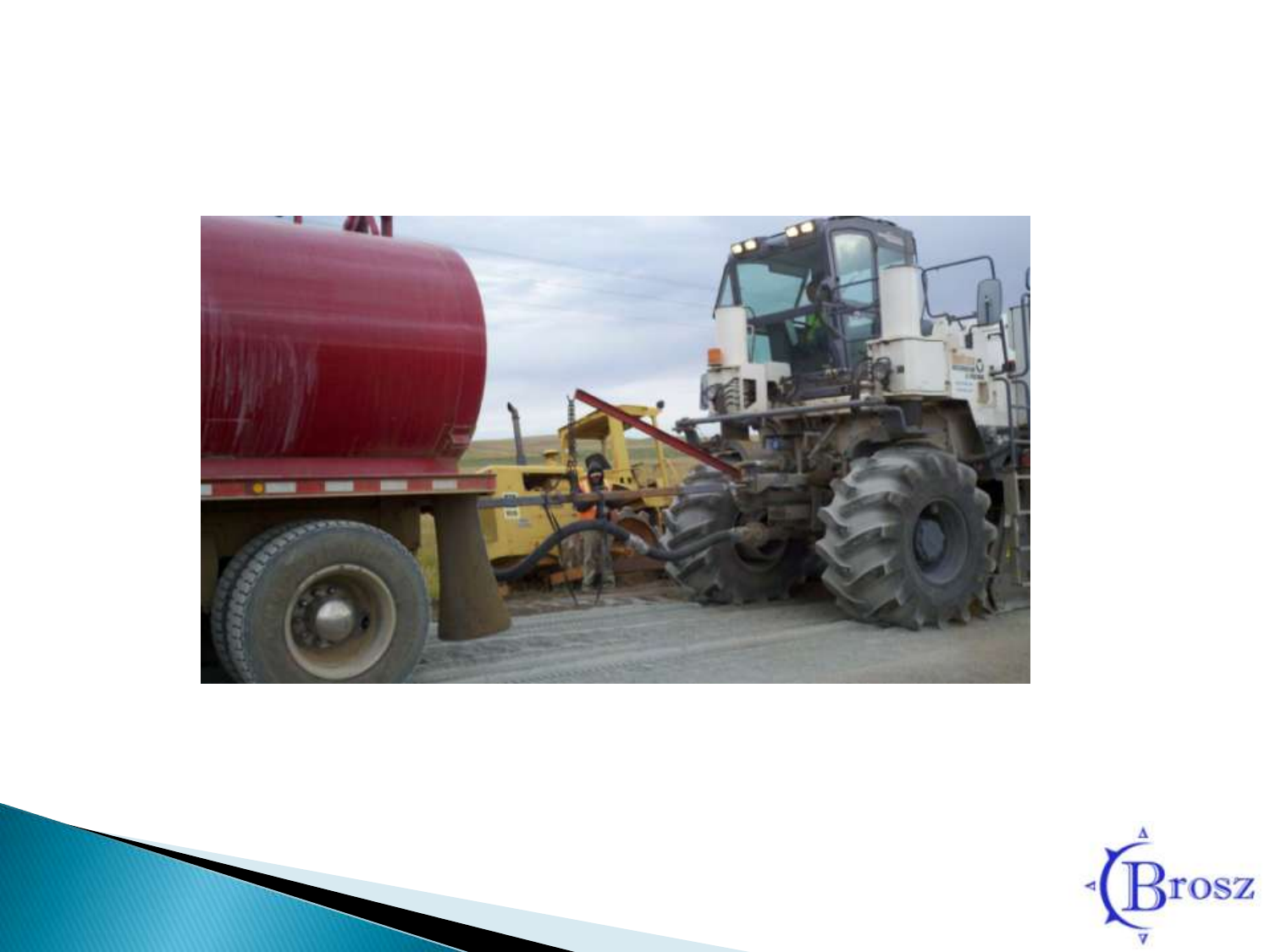

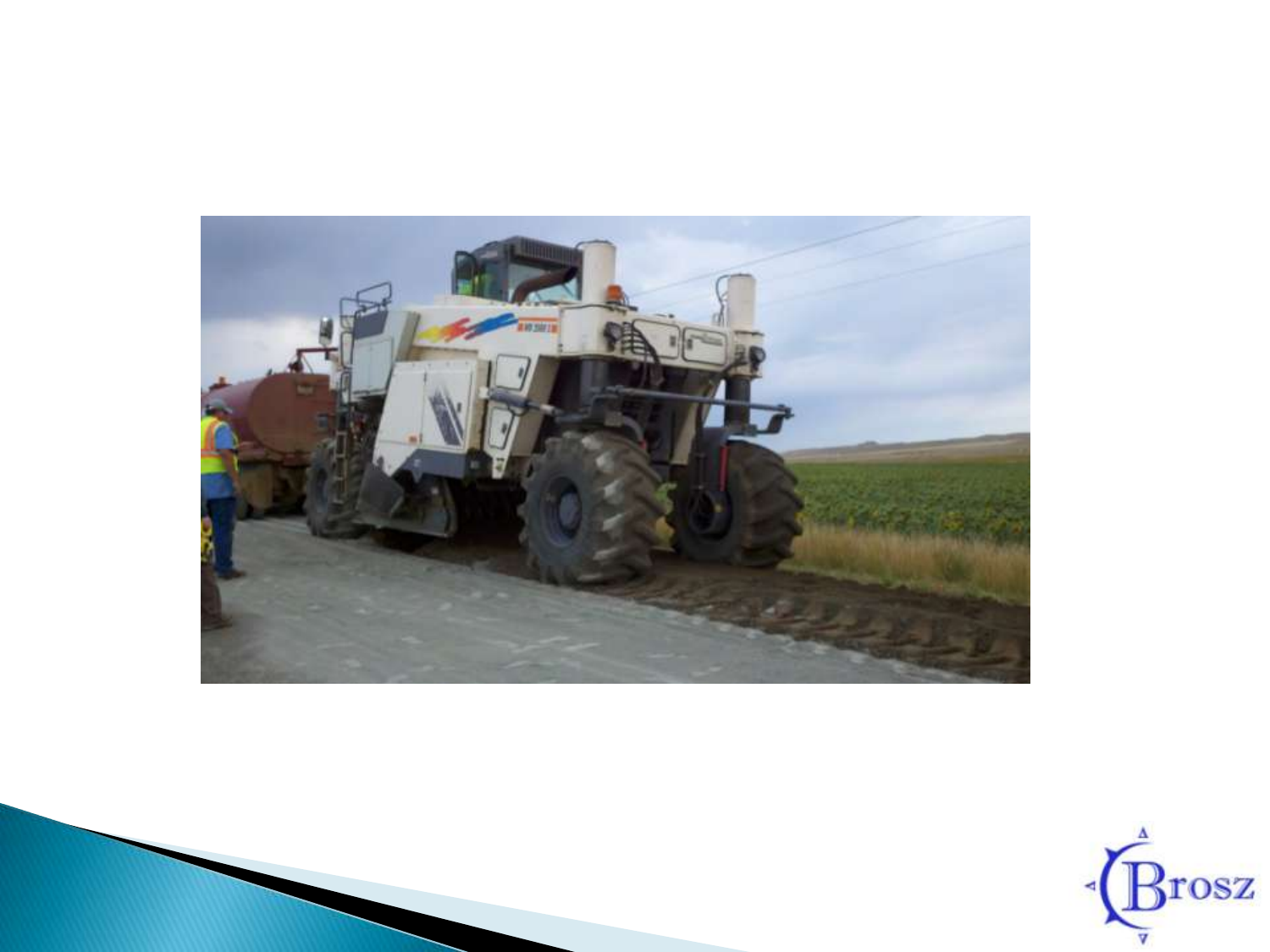

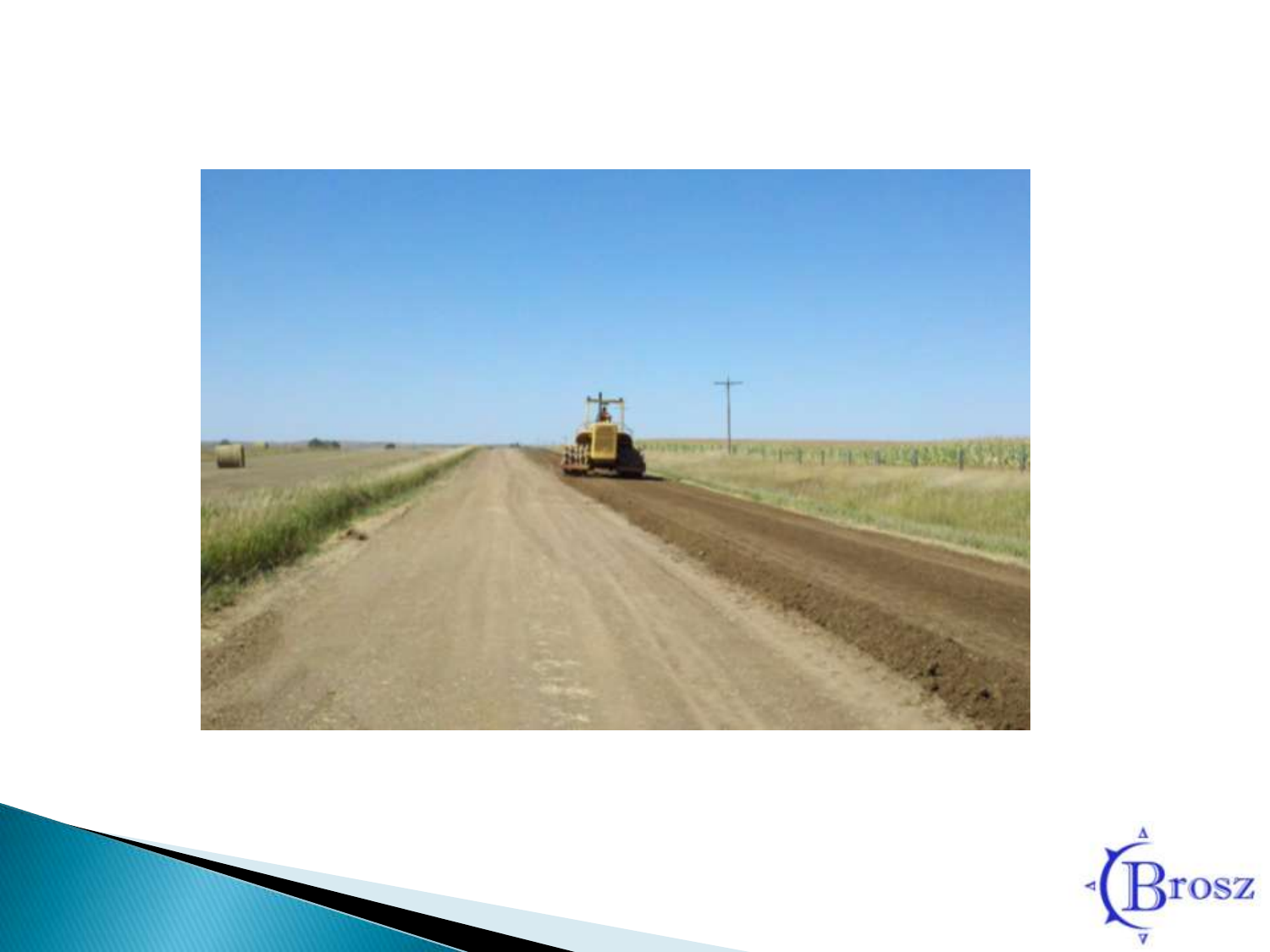

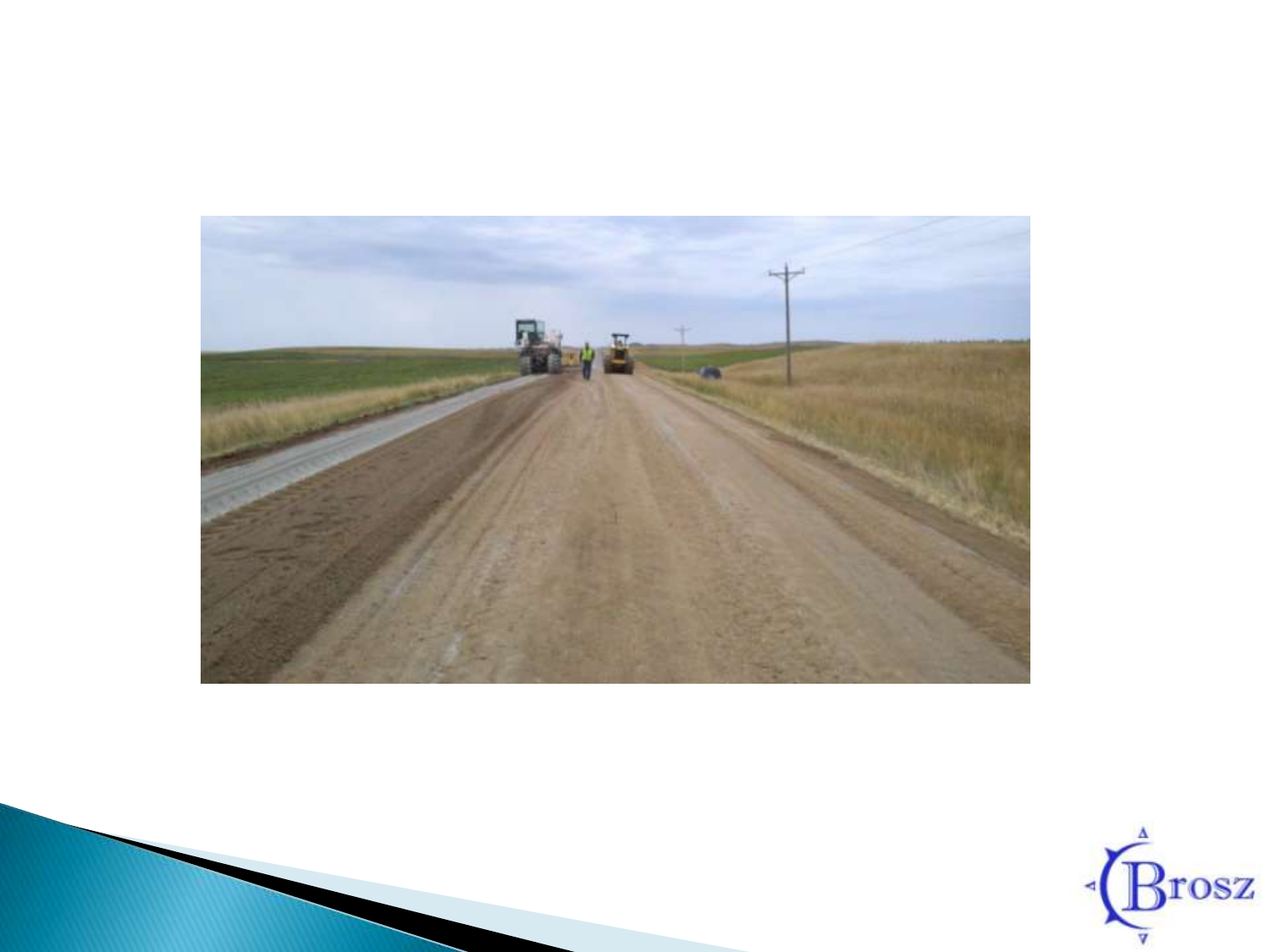

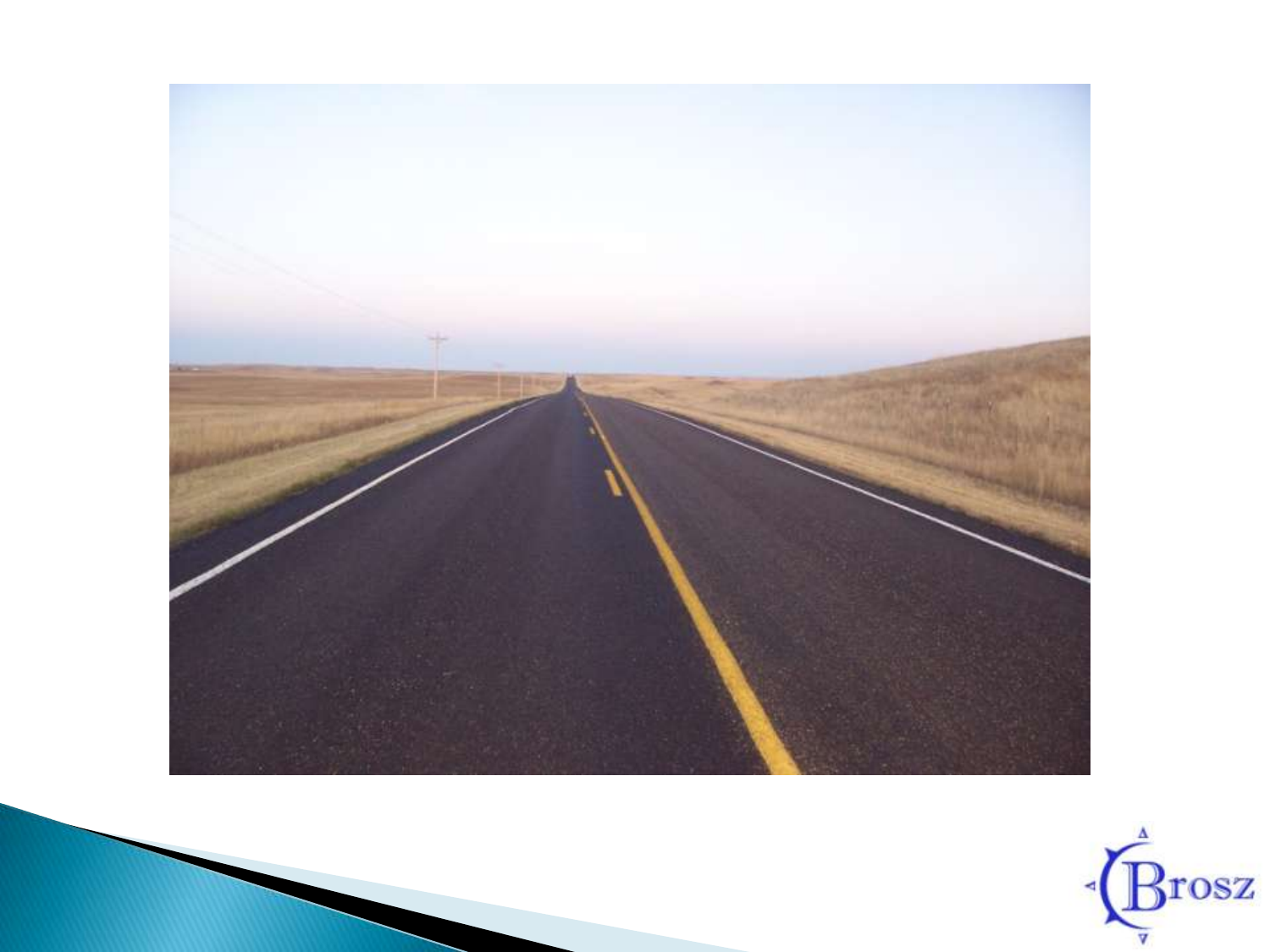#### **WHAT WENT WRONG? WHAT WENT RIGHT? WHAT HAVE WE LEARNED?**

- Wet spring made for a wet underlying roadway. Injecting additional water with the water/enzyme emulsion added to the moisture condition and resulted in an unstable roadway, thereby hindering compaction efforts.
- Cement additive pulled moisture out of the ground and added strength to the aggregate section.
- $\blacktriangleright$  Much like pavement design, the application may not be the same for every roadway. However, the application that provides the best aggregate equivalency reduces the need for widening and gains favorability when comparing options.

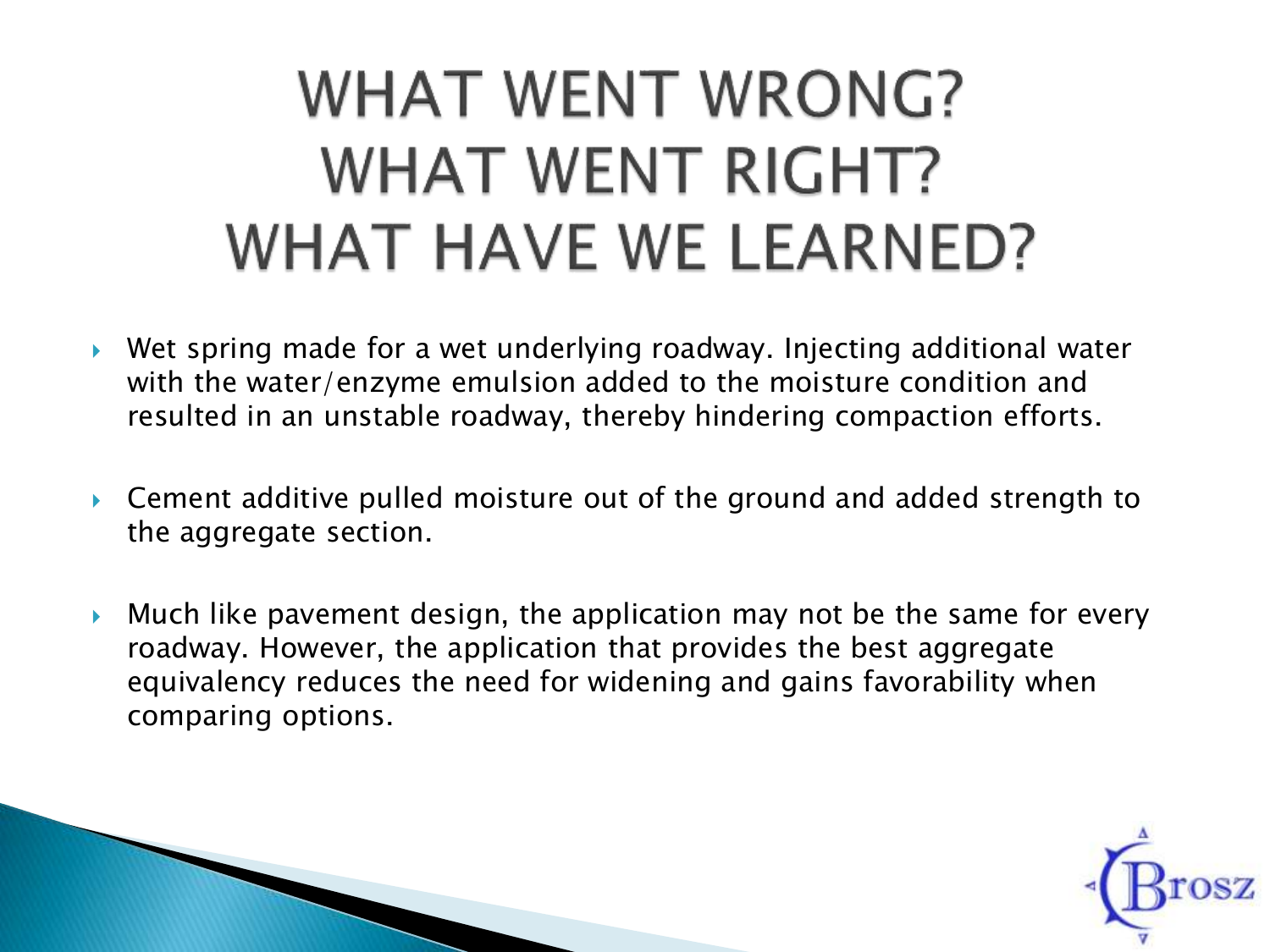# **SLOGANS TO LIVE BY**

- **THE ROAD OF PROGRESS CANNOT BE PAVED WITHOUT THE** EFFORT OF TRYING TO IMPLEMENT NEW IDEAS.
- THE ROAD TO SUCCESS CANNOT PAVED WITHOUT A BUMP OR TWO ALONG THE WAY.
- ▶ SUCCESS CANNOT BE DEFINED WITHOUT ITS COUNTERPART -FAILURE. HOWEVER, TRUE FAILURE ONLY EXISTS WHEN YOU DO NOT LEARN SOMETHING FROM WHAT YOU TRIED.